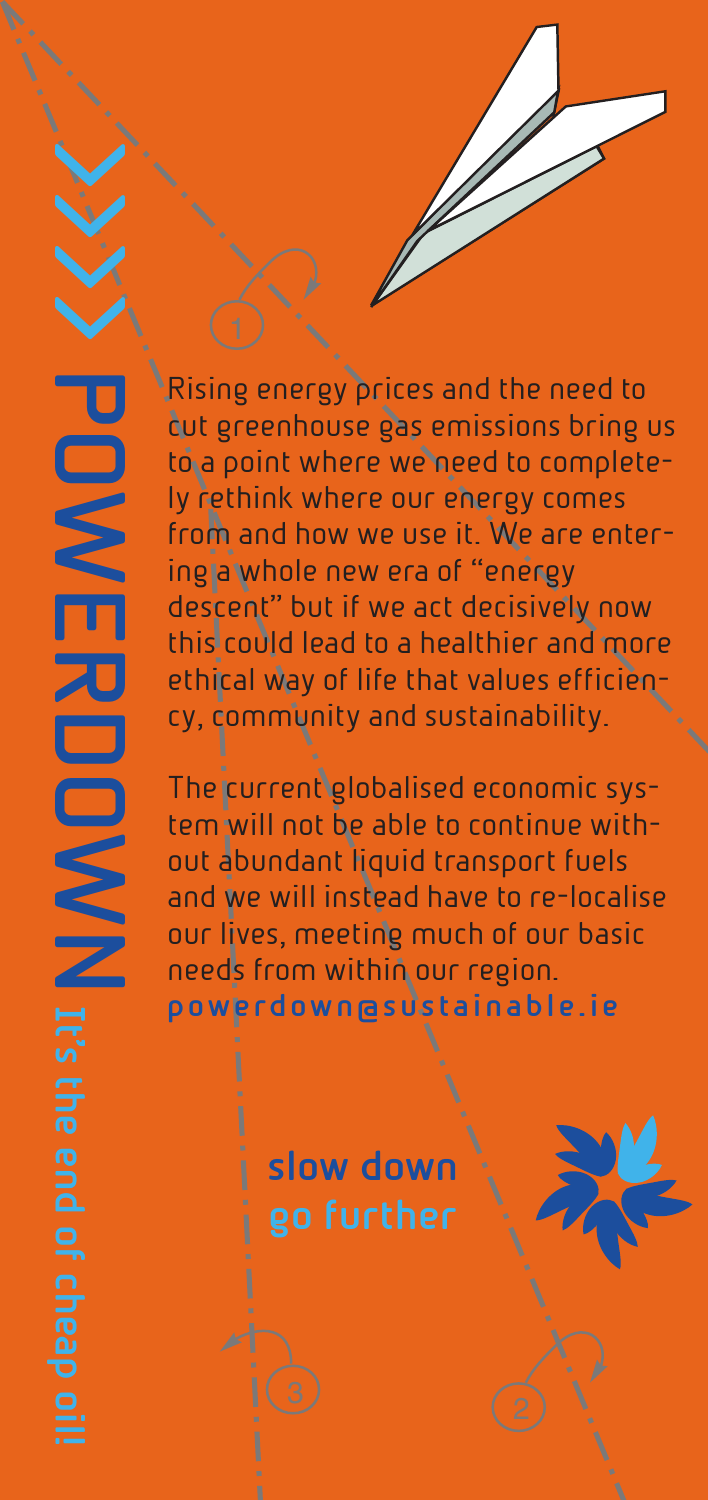# **A 12-step personal Powerdown plan**

**The depletion of global oil supplies is a reality so unless you live under a rock (in which case this flier is no use to you), you will be aware that the world as we know it is about to change.** 

**Slow Down** Understand the *implications* of Peak Oil and Climate Change and join the Powerdown Community at www.sustainable.ie

**Skill Up** Your skills as an oil geologist may no longer be of much use. Consider your options now. If you have an idea for a business that will be useful in a low energy future, start planning for it.

Change the light bulbs in your home to compact fluorescents and choose energy-efficient appliances. Turn off (don't standby) and unplug chargers.

Future Proof your home. Insulate and save money, check your glazing is double and your drafts are only a game for two! Wrap up your hot water tank and put a lid on your pots.

**Switch** to a green electricity supplier. Why not avail of government grants and install a renewable energy power or heating system?



**Take control, take responsibility and follow this 12-step plan to reduce your energy use. Use it, share it or make paper airplanes out of it 'cause they could soon be the only crafts in the air.**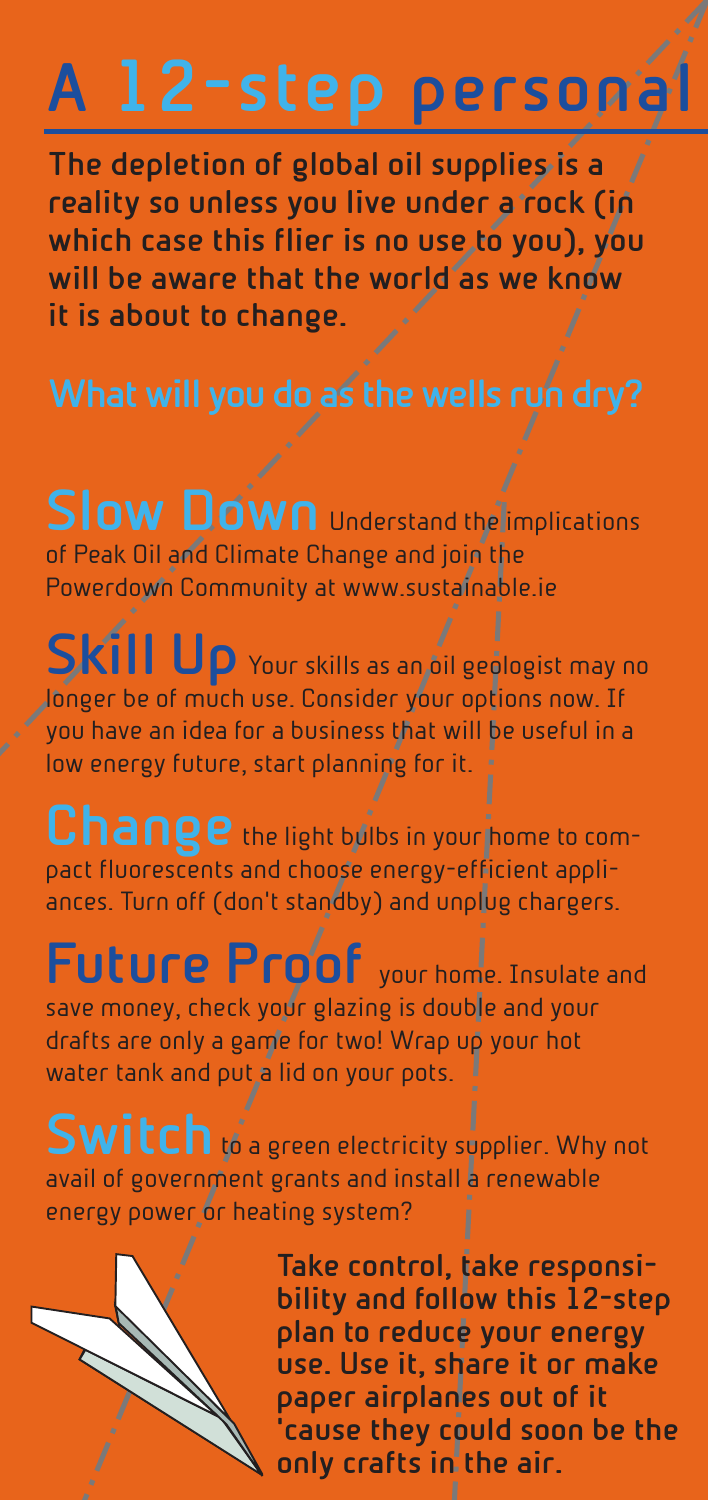# **l Powerdown plan**

**Hang Out** your laundry to dry and use lower temperature settings on your washing machine.

Walk<sub>, cycle</sub> or use public transport. Whatever you do use your car less and share it more.

**Eat Local** food that is in season and start a garden. Support farmers markets and local food producers. Food may become expensive and scarce in a low-energy world and we will need to develop networks of local producers.

**Enjoy** Ireland, Bord Failte have been at us to do this for years! Flying is about to get very expensive! It already is for the planet.

**Urganise** a screening of a film like 'THE END OF SUBURBIA' at a local venue and advertise it widely. It will act as a great catalyst for triggering discussion and action around the Peak Oil issue.

**Celebrate** and make friends. Community responses are more fun. Organise a party to celebrate each step that you take towards being less dependent on oil.

**Go Further** We need to do all we can to reduce our oil dependency. Share your stories, experiences (both good and bad!), tips, and ideas to help others adopt strategies for reducing their dependence on oil at **www.sustainable.ie/powerdown**